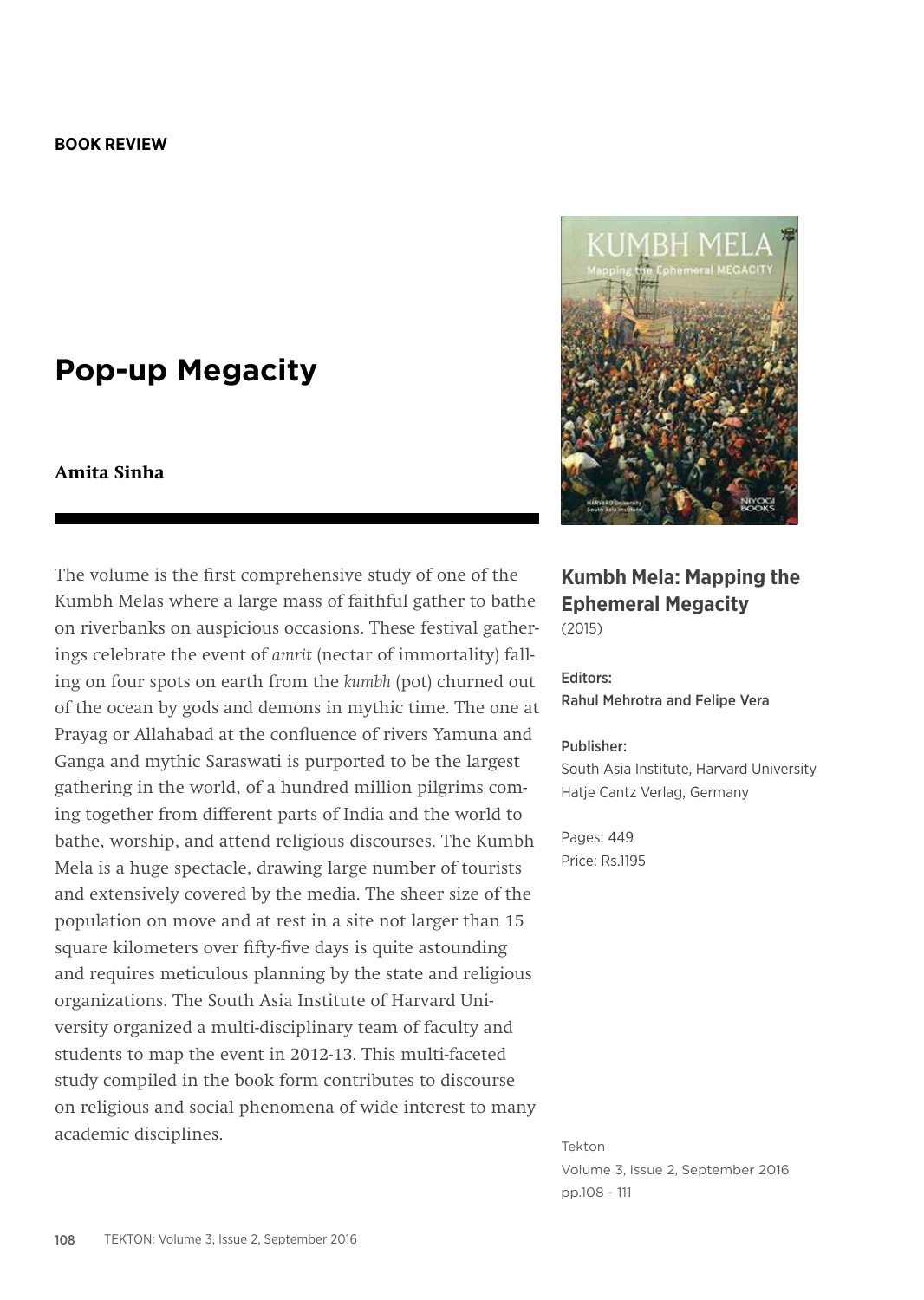The volume is handsomely illustrated with photo essays, drawings, and diagrams accompanying chapters covering urbanism, infrastructure, public health and safety, and governance and business. Kumbh Mela, described as an 'ephemeral mega-city', is mapped as a dynamic spatial structure, planned, assembled and deconstructed over a twelve month period. Drawings and photographs show infrastructure—bridges, roads, electric poles, camps, toilets, barricades- being deployed, taken apart, removed to be stored elsewhere or recycled. The mappings capture the fluidity and temporal nature of the 'pop-up settlement' and serve as a visual record of the event where none had existed before. They would be useful in future planning of the Kumbh and are also of immense value in understanding the design process. Rahul Mehrotra and Felipe Vera draw attention to the *mela* project not being 'defined in detail as a fixed plan, but something more abstract, in between an idea and a map' (p. 400), characterized by uncertainty and indeterminacy. They believe its success lies in reversibility and spatio-temporal openness of the design process and these attributes should be adopted in planning strategies for sustainable urban development. This may be useful in designing 'pop-up' cities such as the Kumbh Nagri but its merit in planning for land development in permanent settlements remains to be seen.

The book describes the grid of temporary roads in Kumbh Nagri (town) dividing the flood plain of the *sangam* (confluence of Ganga and Yamuna Rivers) into 14 sectors where various denominations set up camp. The grid not only organized residential space, but also

determined the location of police stations, fire stations, watchtowers, temporary hospitals, and other infrastructural elements. The shape of grid was itself determined by the location of pontoon bridges that in turn were built near favorite bathing spots on the riverbanks. The emphasis in text and images in the book on the temporary urban structure and kinetic architecture is at the expense of more extensive mapping of hydrological flows, wetlands, vegetation, and soils as well as agricultural use that precedes and succeeds the building of Kumb Nagri. What is not fully explored in depth is how natural processes define the metabolism of the 'pop-up mega-city', together with energy flows in the built infrastructural system.

The Kumbh Mela landscape is a situated event in which ebb and flow of Ganga and Yamuna, planetary movement in the Hindu zodiac calendar, and movement of pilgrims all come together in ritual celebration of the life giving powers of holy rivers. Diana Eck and Kalpesh Bhatt describe the *sangam* (confluence of rivers) theology and elevation of river waters to the nectar of immortality on auspicious occasions in mythology. Based upon observations and interviews with religious leaders they describe the true significance of the event in terms of sacrifice of personal wealth, comfort, and social bonds. More in-depth anthropological fieldwork would have been useful in understanding pilgrim motivation in coming to the Kumbh Mela, their perception of benefits accrued in this and afterlife, and textures of their emotional experiences. This is necessary for mapping spatial practices that shape the organization and layout of Kumbh Nagri.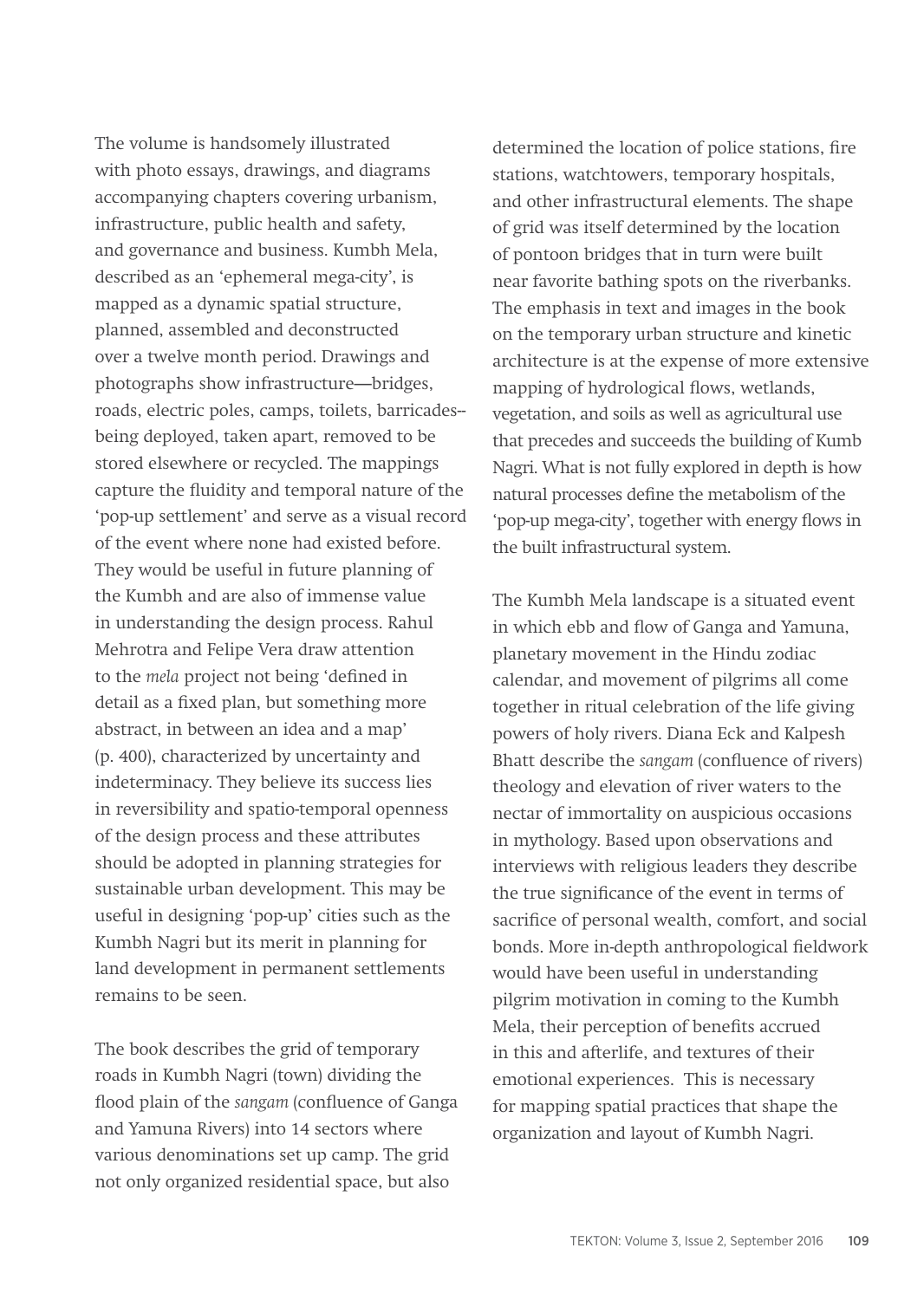Tarun Khanna and John Macomber point out that Kumbh Nagri is not a real city with an economic purpose but a temporary settlement whose urban form is determined by religious experience. While its planning and provision of services can be a guide for dealing with refugee camps and informal settlements, its costs have yet to be calculated in terms of environmental stresses. Massive debris left in the aftermath of the event testifies to the failure of 'Green Kumbh' campaign. Although much of the material—steel plates, pontoon tanks, tin sheets, and canvas—would be taken away and stored for use in other festival events, discarded sandbags and bamboo poles would be recycled by local communities, and reed roads would disintegrate with time and be absorbed by the river flow, not all that remained was organic matter such as toilet bowls captured in deconstruction photo essay by Dinesh Mehta. Mapping of point source pollution in air, ground, and water is necessary for long-term environmental health as is planning for its sustainable management. For example, excreta from open defecation gathered in carrels and burnt by 9000 sweepers on the outskirts of the settlement can be biodigested for production of methane gas. Similarly, the enormous quantity of flowers and other ritual paraphernalia can be composted for natural fertilizer to be used in local agriculture.

Sachit Balsari and Jennifer Leaning in their chapter call the Kumbha Mela 'a very lucky affair'. While there was no loss of life in the mela grounds, 36 people were killed in a stampede at the Allahabad Railway Station on February 10, 2013. While the disaster prevention program was in place at the

riverbank, there was none at remote entry points. Balsari and Leaning advocate further mapping of geo-spatial data and qualitative studies of crowd behavior. A quarter million people were treated at temporary health facilities and with a team of dedicated students they were able to digitize patient data in real time (cholera pandemic began in 1817 Kumbh Mela) to monitor spread of contagion diseases but a much more coordinated effort is necessary for proper epidemiological surveillance. This has implications for the extent and quality of sanitation measures, for example provision of eco-toilets, storage facilities for perishable food in communal kitchens, and trash collection, among others.

The volume is a significant contribution to understanding the close links of Hinduism to nature, geography and self-organizing patterns of pilgrimage. The state's successful role in providing public good through meticulous planning, and by laying down a framework in which private organizations can operate, becomes clear in the documentation of the 2013 Kumbha Mela. The deployment and deconstruction photo-essays, and the infrastructure and carrying capacity vignettes are exemplary mapping projects for understanding the improvisational and flexible aspects of the design process. The volume demonstrates that only through a multi-disciplinary endeavor can a complex cultural phenomenon be understood and planned for. The spatial aspects of religion, public health, business management, and organizational structures, have to be studied together to fully comprehend the range of issues involved in ensuring the success of the largest gathering in the world.